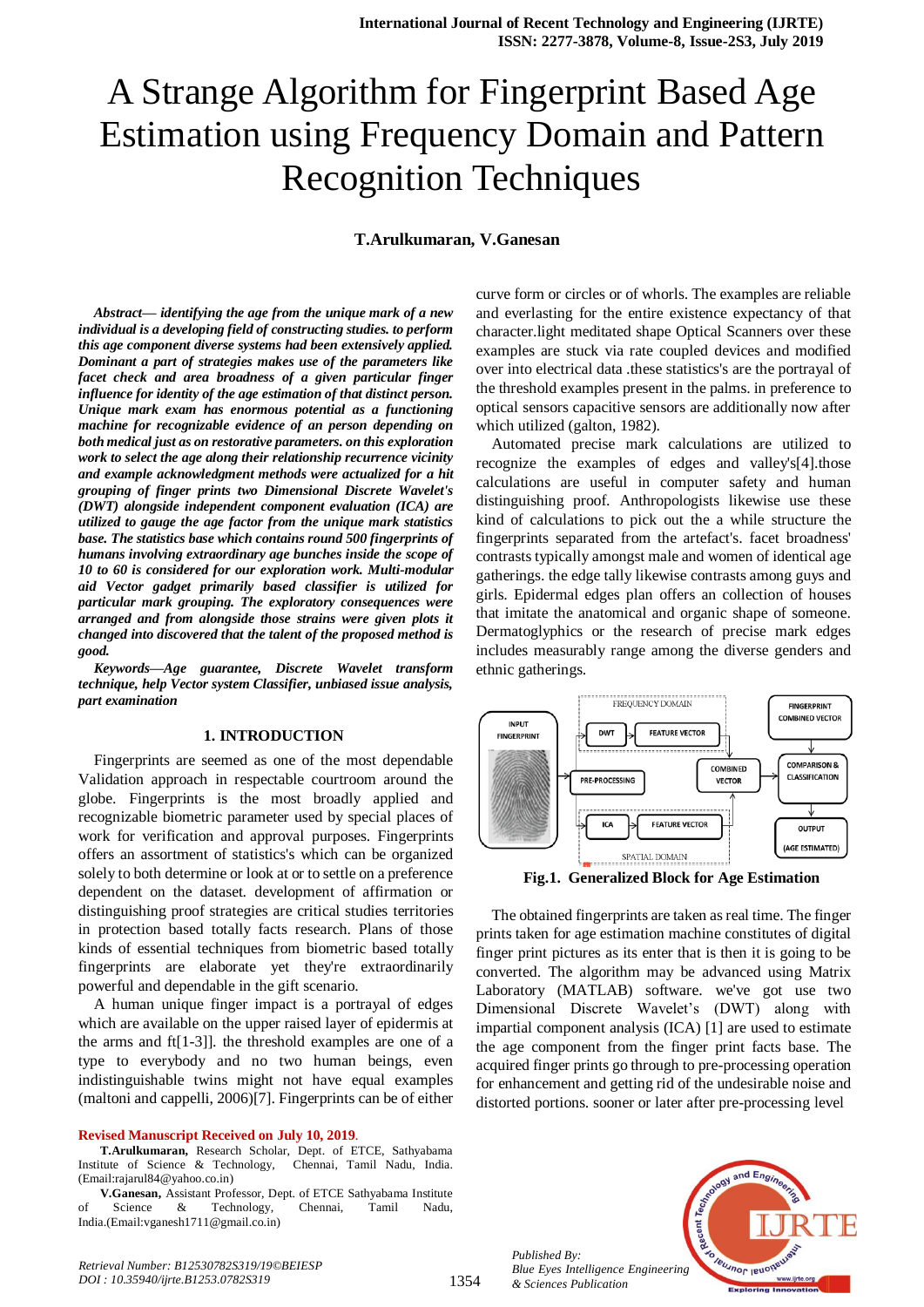## **A Strange Algorithm For Fingerprint Based Age Estimation Using Frequency Domain And Pattern Recognition Techniques**

the finger print undergoes to 2 degrees of feature vector extraction, one degree is frequency domain function vector obtaining via present process the discrete wavelet decomposition and the second degree is obtaining spatial stage feature vector present process thru impartial element evaluation(ICA).Then the both the frequency power vector values and spatial feature vector values are combine and that is given to the multi elegance SVM classifier which classifies the finger prints as to which magnificence it belongs.

## **II. RELATED WORKS**

Human fingerprints had been determined on a giant quantity of archeological things and true items. no matter the fact that these revelations offer signal to the exhibit that an antiquated people conscious of the individuality of the fingerprints, it became not till the past due sixteenth century that the current logical precise mark techniques had been first began (Jain et al 2003)[8].In 1686 ,a life structures researcher and instructor on the university of Bologna, Marcelloo Malpighi referred to in his works in the presence of edges, circles and Spirals in fingerprints[9].

Specific mark acknowledgment is is based upon vital houses: (I) ingenuity: the essential fingerprints highlights don't fluctuate with time; and (ii) distinction: the examples of finger influence are one of a type to each awesome character. The legitimacy of the ingenuity has been constructed up via the life structures and morphogenesis of erosion facet pores and skin. even as the following purpose has been frequently stated to be genuine depending on trial outcomes, the primary logical premise of precise mark distinction has no longer been authoritatively tried. for this reason, specific finger influence verification is currently being tested in lots of courtroom cases. We address the problem of specific mark independence via identifying the degree of data available in particulars focuses to find out a correspondence amongst two specific finger impact photographs. We infer an articulation which assesses the chance of inaccurately corresponding details primarily based showings from two abnormal fingerprints. receive that the likelihood of a unique finger impression with 36 details purposes of the fingerprints will impart 12 details focuses to another haphazardly picked particular finger influence with 36 info functions of the fingerprints is 6:10 and 10:eight. those capacity effects assessed traits are likened with everyday unique finger influence matcher accuracy effects. Our outcomes exhibit that (I) the presentation of programmed unique finger affect matcher does now not approach the hypothetical execution, (ii) in opposition to the usual view particular finger impression coordinating isn't truthful and prompts a few misguided affiliations, and (iii) because of the confined facts substance of the details based totally portrayal, the programmed framework fashioners ought to find the utilization of non-particulars primarily based data gift in the fingerprints.

The character of the human fingerprints is broke down a good way to specific their Age and Gender and connection of Ridge be counted and Ridge thickness to Valley thickness share (RTVTR) [5] on sex identification, the research of precise finger impact is to examine the viability of physical biometrics (thumb print) so that you can distinguish the age

and sexual orientation in character humans. An software framework was considered to trap the fingerprints of tried population over a completely unique mark biometric scanner interfaced to the pc through accepted Serial Bus (USB) and positioned away in Microsoft square Server database, even as back-unfold neural gadget method can be applied to prepare the put away finger affect. The precise points of this examination are to: by means of utilising the precise finger impact biometric scanner to gather various unique finger impression from people together with their age and sexual orientation. To broaden a model and enhance a completely unique finger influence based distinguishing evidence framework to finish up age and sexual orientation of human beings and to assess the set up framework [8].

On creative objects from stylish earthenware workshops, epidermal area expansiveness of human fingerprints turned into inspected [9]. Our exam has proven that suggest epidermal side broadness (MRB) as noticed on pottery may be applied as an age pointer (from delivery to improvement) and sex of the antiquity maker in improvement. in this examination, they endorse some other method for filtering, estimating and records taking care of.

The fine approach for age estimation (utilizing the equation proposed by using Kamp et al. adjusted after decrease through 7.five%) produced outcomes with imply blunder of assessments  $-0.18$  years (SD = 2.36 years), center preferrred mistake of appraisals was 1.71 years and the outright mistakes were higher than five years simply in 3.6% of cases. on this manner in a selected ethnic accumulating epidermal edge broadness of fingerprints on pottery is suitable for searching at of man or woman's ages [10]. the amount of fingerprints and edges consistent with character had no effect on blunders in estimation. In adults, sexual dimorphism unmistakably existed notwithstanding the truth that antiques had been produced the use of various sorts of fired dirts. edge broadness is 9% extra outstanding in men contrasting and women [11]. In general, MRB underneath zero.39 mm infers a sub-grown-up person underneath 15 years vintage and MRB values above 0.52 mm come just from grown-up men. though, age changes of facet broadness in youngsters cover with grown-up sexual dimorphism and eventually if there have to stand up an prevalence of MRB values from zero.39 to 0.fifty two mm, irregularity in both age and sex must be considered. on the off threat that this approach is moreover grown, best the subjective highlights of fingerprints and residences of earthenware mud, it has great capacity for illuminating the social basis of pottery making in antique human societies.

We propose a unique methodology programming based multi-biometric technique of age estimation which expects to find out the age of the person by means of utilising highlight extraction and arrangement. The given info photograph before everything reviews the pre-managing systems like difference development, histogram adjustment, binarization, and so on. similarly the element vector became eliminated from the picture using Discrete Wavelet transform (DWT) approach and independent issue evaluation (ICA) device [8].



*Published By:*

*& Sciences Publication*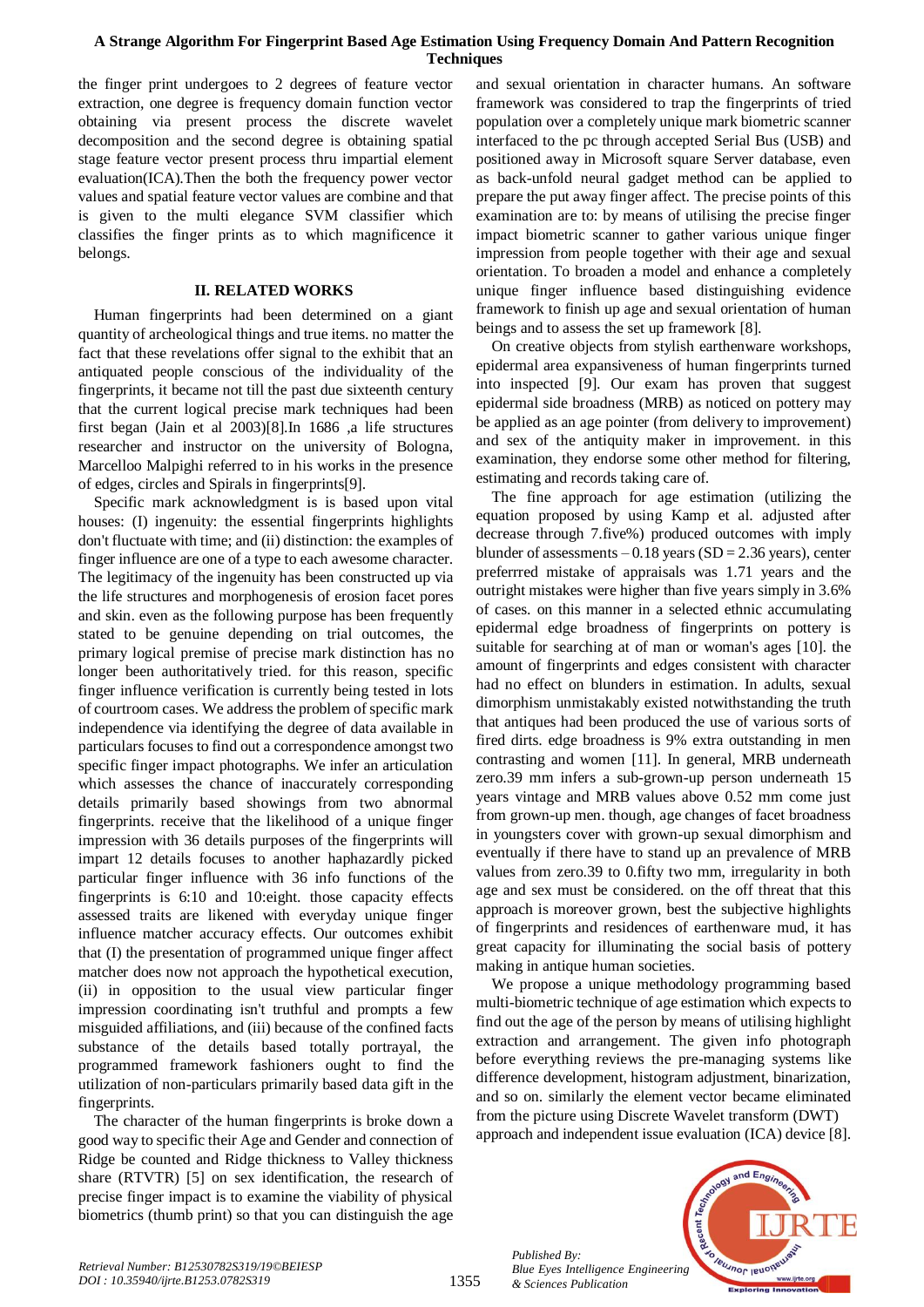We utilize a classifier known as Multi-elegance SVM structures for the association dependent on preparing informational index given to that. Programming based totally system being blanketed furthermore, it exhibits the same old factors of interest of this form of methodologies: short, as it just desires one photo (i.e., a comparable particular mark test is gained for biometric acknowledgment) to recognize the age of the humans; non-nosy; clean to use (straightforward to the consumer); shabby and easy to settle in formally sensible frameworks (as no new bit of equipment is required). an extra little bit of leeway of this proposed strategy is its pace and its low unpredictability, which makes it very appropriate to paintings on proper conditions (one in every of the right traits of this kind of techniques). because it does not ship any feature explicit property (e.g., info focuses, iris position or face identity), the calculation burden required for image making ready reasons for current is faded making use of general photo nice estimates short to determine, joined with primary classifier. it has been experienced on broadly reachable databases of specific mark, wherein it has arrived at effects completely practically equal to the ones were given on the equivalent trial method by means of step by step complex characteristic specific pinnacle-located techniques from the best in class

## **A. PRE-PROCESSING:**

The initial step of particular mark research is photo improve bureaucracy it consist of an accumulation of methods that try and improve the visible appearance of an any specific finger influence image or to make an interpretation of the picture to a structure appropriate for concentrate with the aid of a human or a component. The most and giant Enhancement techniques like differentiation development, histogram leveling, binarization and reversing are utilized consistent with the want of the unique finger impression photo to be upgraded. The particular finger influence photo is resized into 512x512 frameworks sizes. The received precise finger affect photo stories to photo improve improves the nature of the edges and valleys of finger affect picture. The data photo that's in dim scale worth is modified over into double well worth. The yield of particular mark pre-making ready is appeared in Fig 2. After pre-

dealing with, the fingerprints enjoy further tactics. improvement strategies modifications from particular finger influence from one individual to precise finger affect from someone else and furthermore for various databases. Gotten poor nice fingerprints can be more suitable for the development of the methods.



*Fig. 2. Pre-processed finger print Image*

## **B.DWT FEATURE VECTOR EXTRACTION:**

*Retrieval Number: B12530782S319/19©BEIESP DOI : 10.35940/ijrte.B1253.0782S319*

The particular mark image studies discrete wavelet alternate after pre-getting ready for buying the element vector. Discrete Wavelet changes have been utilized every from time to time in photo managing for highlight vector extraction, age, de-noising, stress and picture fantastic-dreams. two dimensional Discrete Wavelet transform (DWT) breaks down the given particular mark picture into numerous sub-agencies which can be restricted in recurrence and course. The various frequencies vitality vectors received from photo disintegration permits the isolation of the recurrence vector segments supplied by means of "inherent distortions" or "outward factors" into certain number of sub-companies. This manner brings approximately isolating little varieties in a picture through and large in excessive recurrence sub-band photographs. consequently discrete wavelet trade (DWT) is a fine and appropriate method to be utilized as an arrangement framework author.



*Fig. 3. Wavelet Decomposition levels*

The 2 dimensional discrete wavelet decomposition of an finger print photograph effects in four decomposed sub-band fingerprint stages of photographs that are referred to as low–low frequency (LL), excessive–low frequency (HL), low–excessive frequency (LH) and high–high frequency (HH). each of these sub-bands denotes unique finger print image residences. typically, the great and most of the strength vector are inside the low frequencies of pics and hence decomposition is commonly repeated at the low frequencies of snap shots LL sub-band handiest (dyadic decomposition). for example 'n' degree finger print picture decomposition, there are  $(three<sup>*</sup>n) + 1$  sub-bands to be had

$$
E_{k} = \frac{1}{uv} \sum_{x=1}^{U} \sum_{y=1}^{V} |K_{n}(x, y)| \dots \dots \dots \dots \dots \dots \dots \dots \dots (1)
$$

The recurrence vitality of all the sub-band coefficients are utilized separately as highlight vectors which are called sub-band recurrence vitality vectors ( ). The sub-band vitality vectors are determined utilizing the above condition (1). Each unique mark picture experiences limit of six-level deterioration after pre-preparing as appeared in Fig. 3. Since



*Published By: Blue Eyes Intelligence Engineering & Sciences Publication*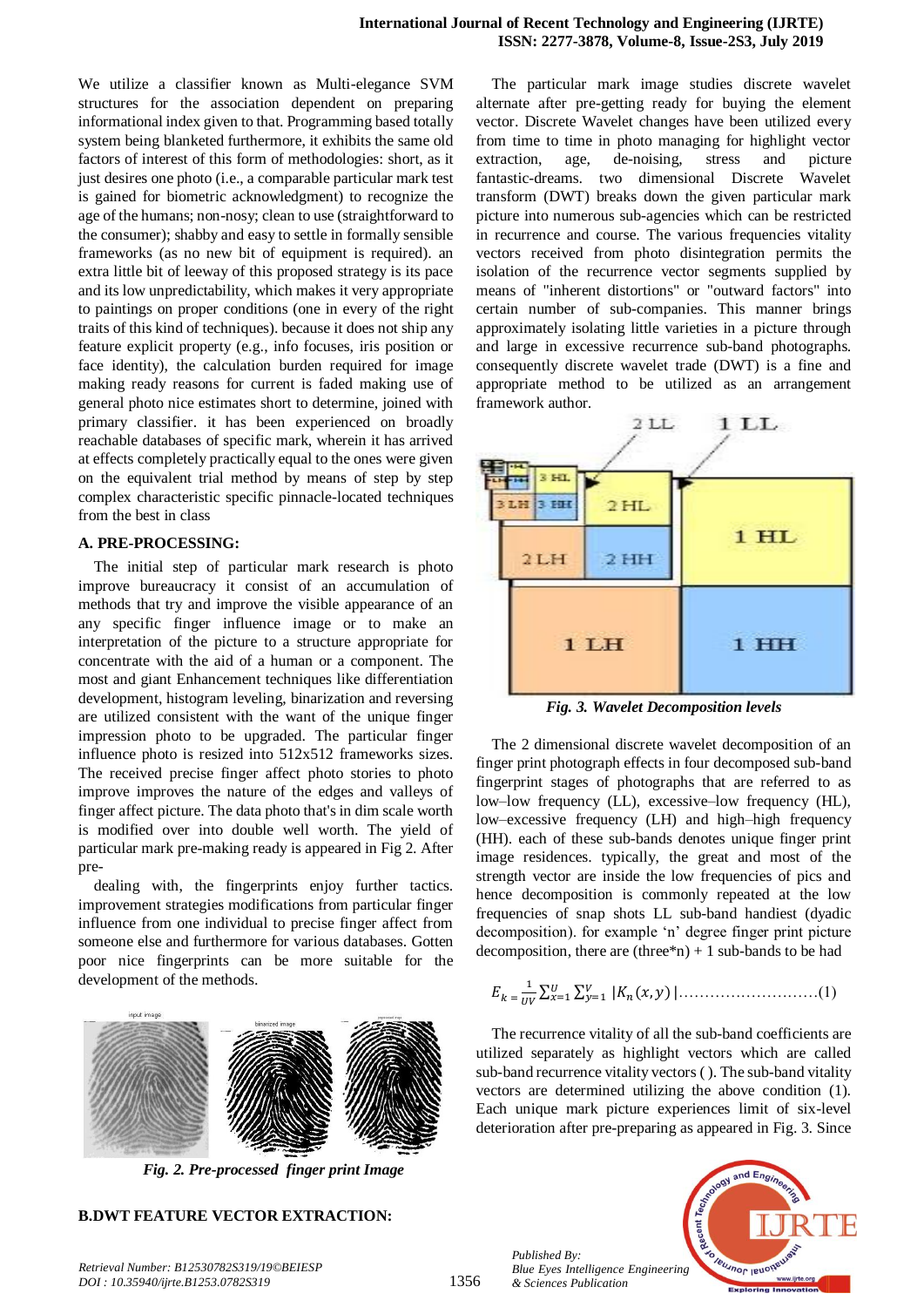## **A Strange Algorithm For Fingerprint Based Age Estimation Using Frequency Domain And Pattern Recognition Techniques**

six level deterioration is best degree of getting recurrence vitality vectors. At each level, we get sub-groups and their recurrence vitality is determined. We get a sum of 19 sub-groups and the vitality vector will be 1x19 vectors toward the finish of the six-level disintegration for each unique mark picture. All fingerprints in the database experience the wavelet disintegration and the vitality vectors of the considerable number of pictures are put away.

# **C. ICA FEATURE VECTOR EXTRACTION:**

Free Component Analysis (ICA) calculations are ordinarily utilized for example distinguishing proof procedures. It is a period differing marvels and computational procedure for discovering fundamental elements or segments from a multivariate measurable information vitality signal (multi dimensional sign) into added substance subcomponents unique finger impression picture. This procedure should be possible by expecting that the vitality subcomponents are non-Gaussian sign and that they are measurably autonomous from one to one another. All in all, Independent Component Analysis ICA can't distinguish the genuine number of source signals; only right collecting of neither the source signals, nor the best possible scaling (counting sign) of the source signals.ICA is an exceptional instance of visually impaired source detachment. A typical model for ICA strategy is the "mixed drink party issue" of tuning in to one individual's discourse in an uproarious zone.

## **D.COMBINED FEATURE VECTOR:**

In the wake of experiencing the procedure two dimensional Discrete Wavelet Transform and Independent Component Analysis vitality include vector extraction, the vitality highlight vectors are put away independently. The accompanying advance is to consolidate both the recurrence vitality highlight vectors and time vitality vectors into a solitary vitality vector that stores the recurrence area and spatial space data of a unique mark. The 19 highlight vector from the DWT and the 512 element vector from ICA are consolidated to shape 1 x 531 vitality include vectors for a solitary unique finger impression picture. For every one of the fingerprints in the database, this methodology is pursued as the equivalent and a database include vector is made. This database include vector contains all the element vectors of the unique finger impression pictures in the database. In the event that there are  $-$  k-fingerprints in the database, at that point the size of the database vitality highlight vector will be kx 531.A chart was plotted in the wake of finding the joined element vector. Till date spatial highlights were utilized for examination and are settled. We propose this framework for the utilization of recurrence area examination to gain a person's age.

## **E. CLASSIFIER:**

The qualities from joined vector are as marks. Multiclass SVM method is utilized as a classifier. It characterizes diverse age bunches by doling out various marks by utilizing bolster vector machine, where the names are drawn from a foreordained arrangement of a few components. Grouping of pictures can be practiced utilizing SVMs. Conditional outcomes demonstrate that SVMs accomplish significantly higher pursuit precision than conventional question

refinement plans.

## **III. ESTIMATION OF AGE**

Every one of the fingerprints utilized for our calculation was taken continuous broadly from the individuals having a place with various ages 10-20, 21-30, 31-40, 41-50 and 51-60 separately and ethnic gatherings. Every one of these fingerprints are optical examined pictures. The fingerprints of various age gathering are assembled and kept as the database fingerprints for preparing. When the ideal database is shaped every one of the fingerprints in it experiences the component vector extraction as clarified in the past segments.

## **STEPS INVOLVED IN ESTIMATING THE AGE OF AN INDIVIDUAL USING THE QUERY FINGERPRINT:**

- (i) Resize the unique mark to  $512\times512$  by experiencing Pre-handling stage.
- (ii) Generate 19 recurrence vitality include vectors by decaying the pre-prepared picture in Discrete Wavelet Transform DWT process.
- (iii) The pre-prepared picture likewise experiences in Independent Component Analysis ICA strategy to produce 512 time vitality highlight vectors.
- (iv) Combine both the vitality include vectors to acquire 531 (19+512 = 531) highlight vectors for the given inquiry unique mark picture.
- (v) The acquired vitality include vector experiences Multi-class SVM classifier and it further experiences the estimation of Age to at last presentation the yield (Age).

## **ESTIMATION OF AGE:**

The gathered fingerprints from unique mark scanner are assembled based on the ages. Various gatherings are shaped for preparing dependent on ages. The five age bunches that we have made for our test are 10-20, 21-30, 31-40, 41-50 and 51-60 age gatherings individually. These fingerprints are made to experience the recurrence vitality include vector extraction and example vitality highlight vector systems. Every one of the means continue as before for the unique mark pictures other than the adjustment in the gatherings of the fingerprints. The inquiry unique mark additionally experiences the recurrence vitality include vector extraction forms and the element vectors are acquired. The component vectors of the inquiry unique finger impression are presently prepared to experience the Multi-class SVM classifier[12] which is set up for the characterization reason. After the extraction, the arrangement is finished by methods for the Multi-class SVM strategy. The question vector is contrasted and all the five classes of ages and the class which structures close-by connection with the given preparing fingerprints is taken for the age gathering of the Query Print.



*Published By:*

*& Sciences Publication*